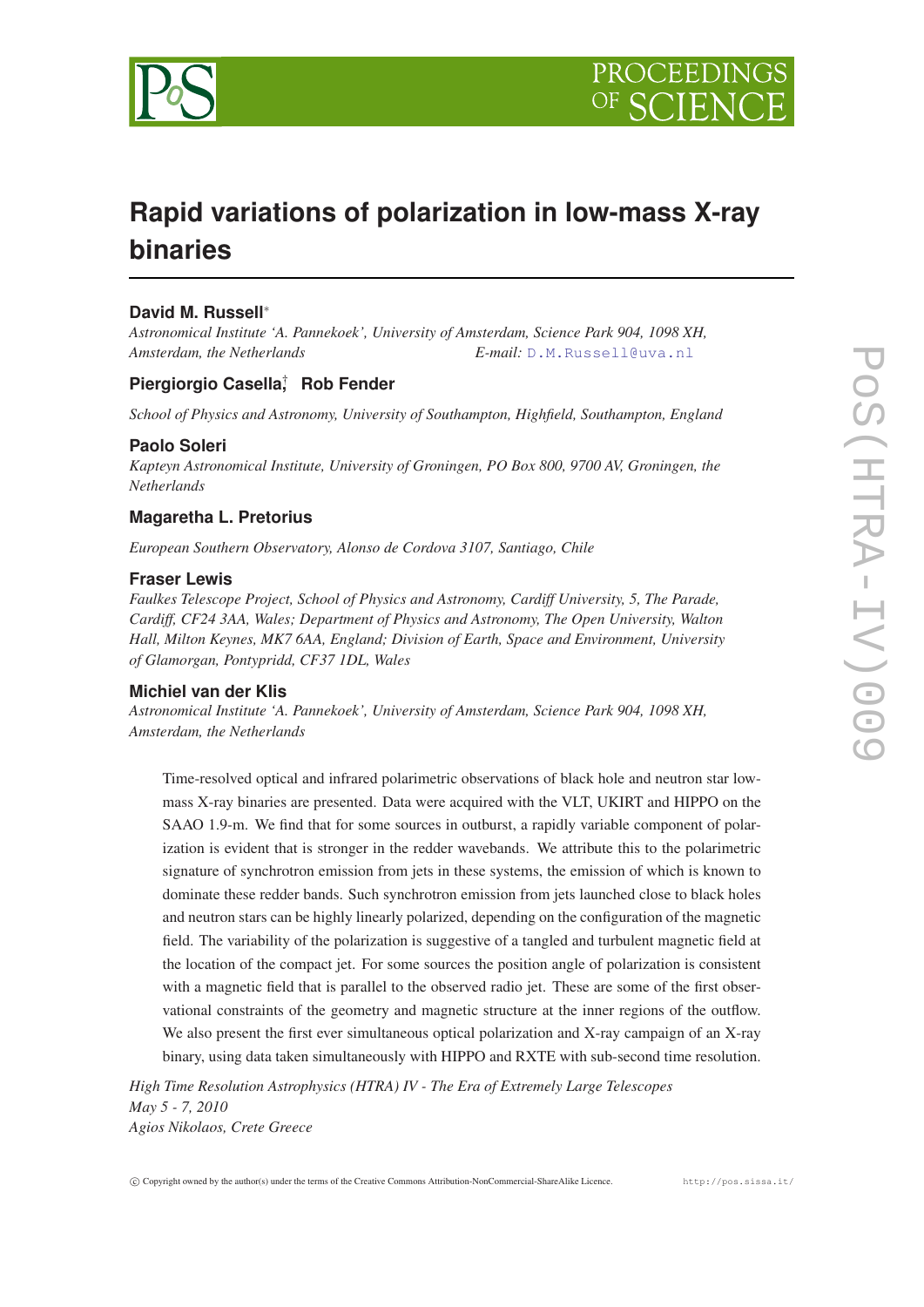## 1. Introduction

A further dimension to high time resolution astrophysics (HTRA), largely unexplored so far [[38,](#page-10-0) [31\]](#page-10-0), is rapid changes in the optical polarization of astronomical sources. However, with new [[26,](#page-10-0) [30](#page-10-0), [8](#page-9-0)] and future instrumentation, this new region of parameter space may provide vital clues to aid us in understanding the physics of some variable objects. Here, we focus on variability of polarization in low-mass X-ray binaries (LMXBs), and show that rapid variability is present and can be detected in the brightest sources with current instrumentation on moderate size telescopes. A global picture of polarization and magnetic properties of the accretion flows in these objects will come essentially via studies of populations of LMXBs using future facilities that will provide improvements in both sensitivity and temporal domain.

Optical and infrared light from LMXBs can appear polarized either due to intrinsic polarization of the emitting photons, or by the (Thompson or possibly Rayleigh) scattering or absorption of unpolarized photons. Polarization of optical light from LMXBs due to absorption by interstellar dust is inferred by a characteristic [\[37](#page-10-0)], unchanging, wavelength-dependent polarization level [[39\]](#page-11-0). Scattering of intrinsically unpolarized thermal emission by electrons [\[11](#page-10-0)] within the system has been detected as optical polarization that changes as a function of the orbital phase of the binary in two black hole (BH) LMXBs, A0620–00 and GRO J1655–40 [[12,](#page-10-0) [18\]](#page-10-0). The reported strength of the polarization from scattering is typically a few per cent. All other reported measurements of optical polarization in LMXBs have an interstellar dust origin as far as we are aware, except possibly for the BH XTE J1118+480 [\[39](#page-11-0)] and the neutron star (NS) LMXB Aql X-1 [[7](#page-9-0)].

Very recently, evidence for polarization intrinsic to the emitting photons of LMXBs has been revealed from infrared observations [\[40,](#page-11-0) [32\]](#page-10-0). Shahbaz et al. (2008) [\[40](#page-11-0)] performed infrared spectropolarimetry of three LMXBs and found two of them (the NSs Sco  $X-1$  and Cyg  $X-2$ ) to be intrinsically polarized, with an increasing linear polarization (LP) at lower frequencies (up to  $\sim$  2% in Sco X–1 and ∼ 10% in Cyg X–2). This dependence on wavelength cannot be explained by scattering or interstellar dust absorption.

We performed near-infrared (NIR) imaging polarimetry of six LMXBs in 2005–6 using the Infrared Spectrometer And Array Camera (ISAAC) on the Very Large Telescope (VLT) (European Southern Observatory [ESO] programme 275.D-5062) and the UKIRT 1–5 micron Imager Spectrometer (UIST) + Infra-Red Polarimetry facility (IRPOL2) on United Kingdom Infrared Telescope (UKIRT) (making use of the UKIRT Service Observing Programme; UKIRTSERV). The observations and results are summarized in Table 1; this work was published in Russell  $&$  Fender (2008) [[32\]](#page-10-0). Most sources were in quiescence, and no polarization was detected. LP was detected (at the  $> 3\sigma$  level) in two active sources, the NS Sco X–1 and the BH GRO J1655–40 (Fig. 1). The LP is strongest in the reddest NIR filters, and is variable for Sco X–1. For this latter source, data were acquired on four dates and the LP was seen to vary both between dates and within the same night (the time resolution was 2.5 minutes).

<sup>∗</sup>Speaker.

<sup>†</sup>Stand-in speaker.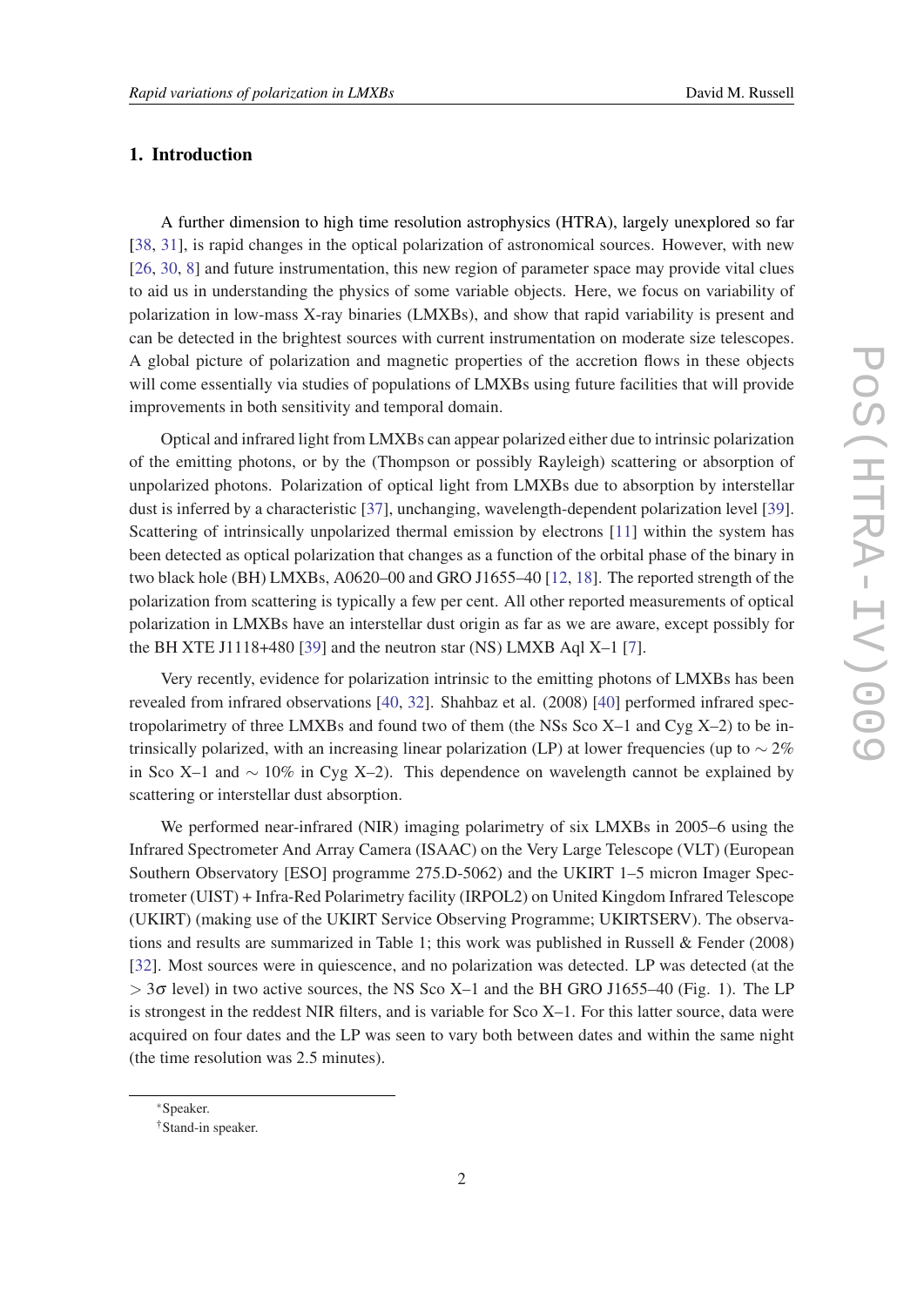Table 1: Details of the 2005–6 NIR polarimetric observations of LMXBs taken with the VLT + ISAAC (GRO J1655–40) and the UKIRT + UIST (the other five), and main results.  $1\sigma$  errors are given for LP, or  $3\sigma$  upper limits.

| Source        | Epoch (days)         | Source activity | Filters     | $LP$ (filter)                                  |
|---------------|----------------------|-----------------|-------------|------------------------------------------------|
| GRO J0422+32  | $2006$ Aug $(1)$     | Quiescence      | J,K         | $< 12\%$ (J)                                   |
| $4U\,0614+09$ | $2006$ Oct $(1)$     | Persistent      | K           | $< 16\%$ (K)                                   |
| XTE J1118+480 | 2006 Feb (2)         | Quiescence      | J,K         | $< 6\%$ (J), $< 7\%$ (K)                       |
| $Sco X-1$     | 2006 Feb-Mar (4)     | Persistent      | J.H.K       | $0.29 - 0.65$ (J), $0.07 - 0.57$               |
|               |                      |                 |             | $(H), 0.13-0.91$ (K)                           |
| GRO J1655-40  | 2005 Oct (2)         | Hard state      | $J, H, K_s$ | $4.7\pm1.5$ (H), $5.8\pm1.9$ (K <sub>s</sub> ) |
| Aql $X-1$     | $2006$ Aug–Oct $(3)$ | Quiescence      | J.H.K       | $<$ 5\% (J), $<$ 17\% (H),                     |
|               |                      |                 |             | $< 12\%$ (K)                                   |



Figure 1: NIR intrinsic LP detected in Sco X–1 and GRO J1655–40, as a function of frequency. For Sco X–1 we include the optical data (filled circles) and the fit to these data for an interstellar origin to the polarization (solid curve) from [[39\]](#page-11-0). The crosses on the left with vertical bars are our KHJ-band results ( $2\sigma$  detections of LP); a clear variable LP component above that expected from interstellar dust is seen at the lowest frequencies. For GRO J1655–40, VRI-band data are from [\[18](#page-10-0)] and a K-band upper limit in quiescence is from [[13\]](#page-10-0). The lines in the lower right panel show the fit to the outburst data and uncertainty in the slope.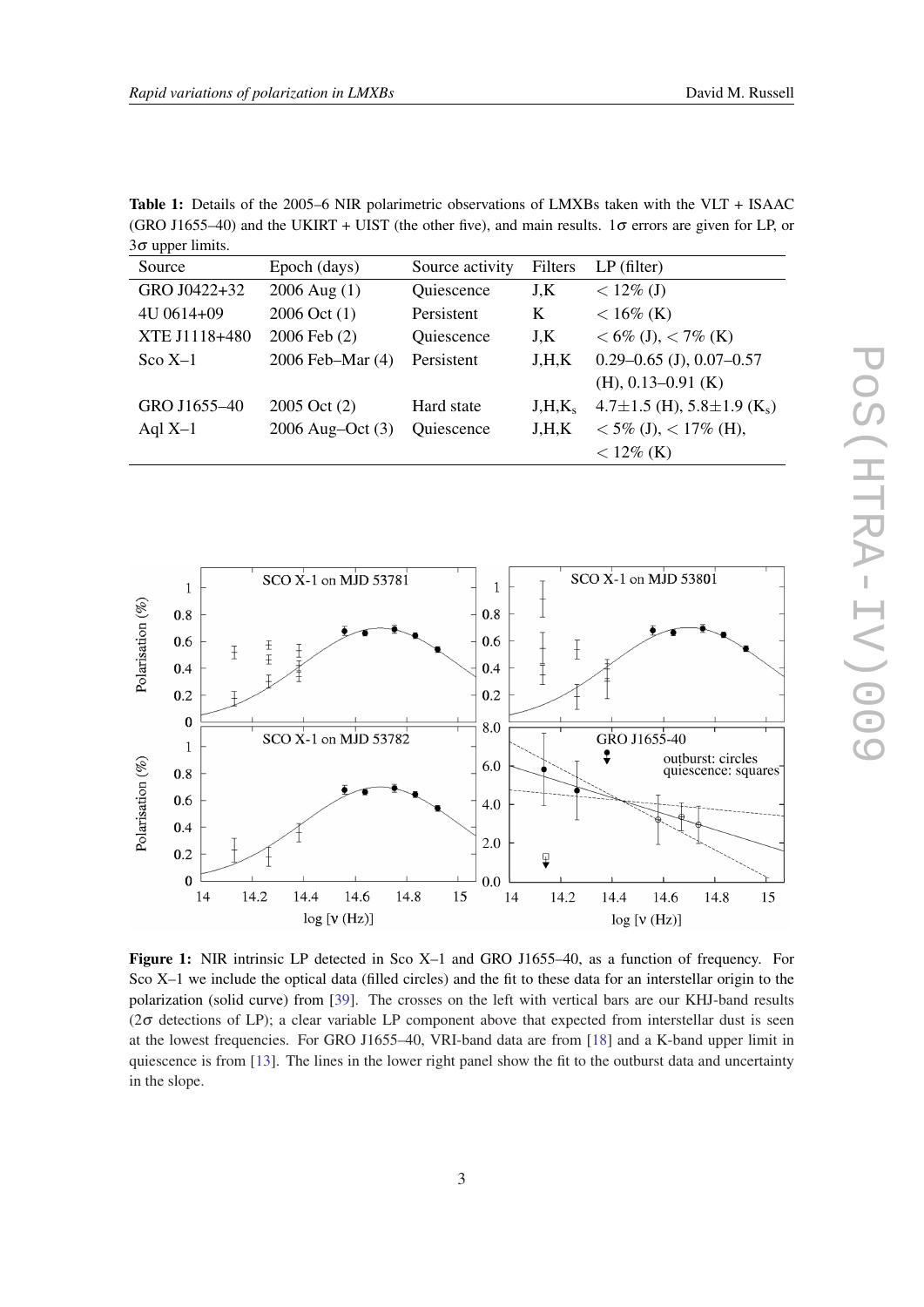#### 2. The origin of the intrinsic polarization

Scattering and interstellar absorption cannot reproduce the observed wavelength dependence of the LP in Sco X–1, Cyg X–2 and GRO J1655–40, nor can they explain the short timescale variability of the LP in Sco X–1. Polarized light is however expected from optically thin synchrotron emission from the jets in these systems, which has now been observed in a number of LMXBs in the NIR for both BHs [\[9,](#page-10-0) [22](#page-10-0), [4](#page-9-0), [35\]](#page-10-0) and NSs [[28,](#page-10-0) [33](#page-10-0), [41\]](#page-11-0). The strength of LP is dependent on the ordering of the magnetic field structure near the emitting region, which for NIR optically thin synchrotron emission is close to the jet launch region at the base of the jet. Thermal emission from the disc dominates more at higher frequencies in the optical, whereas the jet is more dominant in the NIR, so the higher levels of LP in the NIR can be explained by a higher jet/disc flux ratio in this region of the spectrum. Moreover, the position angle (PA) of the polarization in Sco X–1 (measured by us and by Shahbaz et al. 2008 [\[40](#page-11-0)]) is consistent with the magnetic field being aligned with the axis of the jet, which is known from radio observations [\[24](#page-10-0)]. We also considered LP caused by the scattering of the jets on the companion star surface, which can be ruled out because this would result in LP only at some phases of the binary orbit, which is not observed [\[32](#page-10-0)].

It is for these reasons that both us and Shahbaz et al. interpret this polarization as the first detections of the polarized inner regions of the jets. For a highly ordered magnetic field, the LP from optically thin synchrotron emission could be as high as  $\sim$  70% [\[36](#page-10-0), [2\]](#page-9-0). The levels detected (a few per cent at most) suggest a tangled magnetic field is present, unless the majority of the NIR emission is produced in the (unpolarized) disc or star. The disc and/or star do seem to contribute or even dominate the NIR for the three sources [\[29](#page-10-0), [33\]](#page-10-0), so *f* , the dimensionless parameter representing the ordering of the magnetic field  $(LP = 0.7 \times f)$ , cannot be constrained for Sco X–1 and Cyg X–2 because the jet/disc flux ratio is unknown. For GRO J1655–40 we estimate the jet/disc ratio from broadband spectral energy distributions [[29\]](#page-10-0) and infer  $f = 0.41 \pm 0.19$  [\[32](#page-10-0)]. To constrain the value of *f* further, we require data during times in which the jet is known to be dominating the emission.

#### 3. New NIR polarimetry of GX 339–4

In 2008 September we observed the BH GX 339–4 on four dates (4*th*, 8*th*, 17*th* and 25*th*) with ISAAC on the VLT (ESO Director's Discretionary Time programme 281.D-5029) in imaging polarimetry mode. At the time, the NIR and optical emission was highly variable (with high amplitude rms variability) and was correlated with the X-ray flux; the variability was found to originate in the jets [\[34](#page-10-0), [6\]](#page-9-0). In Fig. 2 (left panel) we show the optical–NIR spectral energy distributions (SEDs) of GX 339–4 during this highly variable 'hard X-ray state' during which a steady compact jet is expected to exist (for state definitions related to jets see e.g. [\[16](#page-10-0), [15](#page-10-0), [1](#page-9-0)]). Data were acquired with ISAAC on the VLT, the Faulkes Telescope South (as part of a long-term monitoring campaign; Lewis et al., in preparation) and the South African Astronomical Observatory (SAAO) 0.75 metre telescope. The data were de-reddened assuming an extinction of  $A_V = 3.9$  mag [\[23](#page-10-0)] and following the extinction law of [\[5\]](#page-9-0).

Two components of emission are evident; one with a blue spectrum,  $\alpha \approx +2.0$  (where  $F_v \propto$  $v^{\alpha}$ ; possibly thermal emission from X-ray reprocessing on the accretion disc surface) and one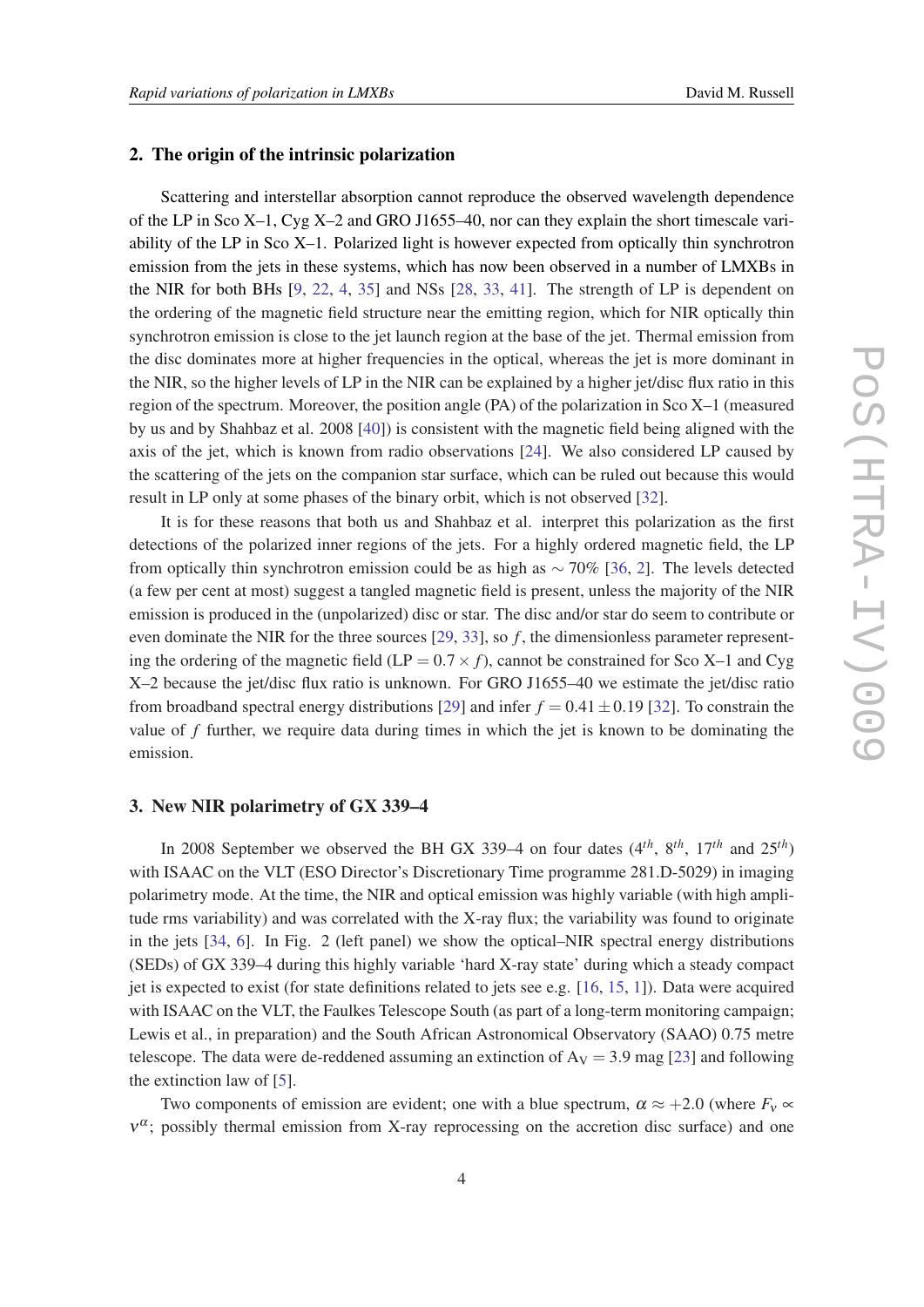

Figure 2: *Left panel:* Optical–NIR spectral energy distributions of GX 339–4 during a low luminosity hard state in 2008 June – September. Data were acquired with ISAAC on the VLT, the Faulkes Telescope South and the SAAO 1.9m Telescope. The data were de-reddened assuming an extinction of  $A_V = 3.9$  mag [[23\]](#page-10-0) and following the extinction law of [[5\]](#page-9-0). *Right panel:* The rapidity of the variability from the Faulkes and VLT observations (the mean for each epoch in each filter), as a function of frequency of the filter (see text).

with an approximately flat spectrum,  $\alpha \approx 0.0$  (from synchrotron emission from the jet; see also [[9](#page-10-0), [21,](#page-10-0) [6](#page-9-0)]). It is clear from these SEDs that the jet/disc flux ratio increases at lower frequencies. By extrapolating the average SED of the blue component into the NIR, we estimate that it contributes  $\sim$  24%,  $\sim$  11% and  $\sim$  6% of the average J, H and K<sub>s</sub>-band flux densities (however this is sensitive to the value of the extinction  $A_V$ , which is uncertain [[3](#page-9-0), [23\]](#page-10-0)). By subtracting this contribution from the J, H and K<sub>s</sub> flux densities we estimate the jet to have mean flux densities of  $\sim$  8.2 mJy in J,  $\sim$  10.5 mJy in H and  $\sim$  9.3 mJy in K<sub>s</sub>. The spectral index of the jet between J and H is  $\alpha \approx -0.9$ , consistent with optically thin synchrotron, and between H and K<sub>s</sub> it is  $\alpha \approx +0.4$ , and inverted spectrum inconsistent with optically thin synchrotron and more consistent with optically thick synchrotron (similar to one SED presented in [[9](#page-10-0)]).

In addition, the variability is strongest in the NIR J and H-bands (Fig. 2 right panel). The rapidity is defined as the mean of the differences between consecutive magnitudes, divided by the time resolution. The error bars represent the measured variability of a field star, which should be close to zero if noise is minimal. We do not include data in which the field star is measured to vary by  $> 1$  milli-magnitudes per second. In the NIR J and H-bands, GX 339–4 varied by up to 7 milli-magnitudes per second (up to 5 in  $K_s$ ) whereas the maximum measured from the optical V and i' bands on six separate dates was ≤ 3 milli-magnitudes per second (a similar trend was found by [[17\]](#page-10-0)). We expect the optically thin synchrotron emission to be highly variable and the optically thick emission less so, since the latter is a superposition of overlapping synchrotron components, which will dilute both the variability and polarization. Both the SED of the jet in the NIR and the wavelength-dependent variability are therefore consistent with the break (turnover) in the jet spectrum, between optically thick and thin emission, to reside around the H-band. This result is similar to other works of optical–NIR studies of GX 339–4 [\[9,](#page-10-0) [10](#page-10-0)].

In Fig. 3 we present the NIR polarimetric results. The Stokes parameters q and u  $(LP = \sqrt{q^2 + u^2})$  of GX 339–4 and a close field star are derived by correcting the measured values for instrumental polarization using the unpolarized standard star WD 1620–391. The LP is low for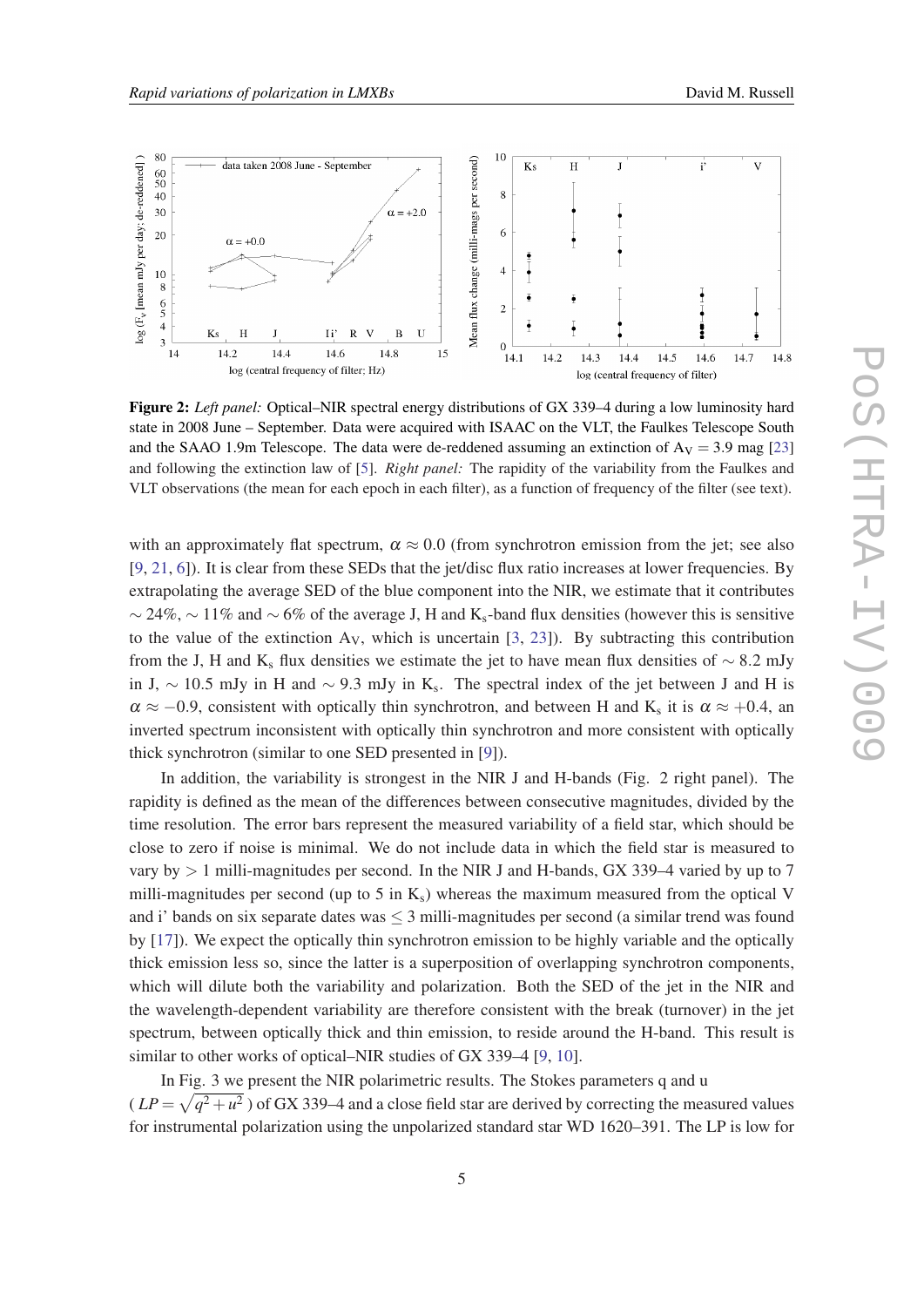

Figure 3: *Left panel:* q and u Stokes parameters of GX 339–4, corrected for filter-dependent instrumental polarization (filled circles =  $K_s$ -band, open diamonds = H, filled squares = J, open triangles =  $SZ$ ). There is a correlation between q and u; the fit to the correlation ( $1\sigma$  errors) is shown ('NIR Pol. PA (fit)'), which corresponds to a PA of polarization of  $(17.0 \pm 1.6)^\circ$ . We also plot the correlation that corresponds to the measured PA of the resolved radio jet of  $(-64 \pm 2)$ <sup>°</sup> [\[25](#page-10-0)] ('Radio jet PA'). *Right panel:* q and u Stokes parameters of a close by field star, corrected for filter-dependent instrumental polarization.

both GX 339–4 (LP  $\leq$  2.8%) and the field star (LP  $\leq$  1.3%). The values of q and u are clustered around zero approximately uniformly for the field star, which is expected for an  $\sim$  unpolarized source with some low level of noise. However for GX 339–4 there is a positive correlation between q and u. Using the Spearman's Rank method we find the correlation is significant at the  $3.4\sigma$  level and it also passes through (0,0); the fit and  $1\sigma$  error is  $u = (0.68 \pm 0.08)$  q  $+(0.002 \pm 0.001)$ . This corresponds to a PA of polarization (  $tan[2PA] = \frac{u}{q}$  ) of  $(17.0 \pm 1.6)^\circ$ .

Since we know the jet dominates the NIR emission during these observations and the jet is variable on short timescales, we conclude that the polarization signature of the jet is detected, and changes rapidly. For optically thin synchrotron emission, the PA is parallel to the electric vector and perpendicular to the magnetic field vector. The measured polarization PA differs by  $(81 \pm 4)^\circ$ with the PA of the resolved radio jet of  $(-64 \pm 2)^{\circ}$  [\[25](#page-10-0)], so the magnetic field near the base of the jets in GX 339–4 is  $\sim$  parallel to the jet axis.

On each date four measurements of LP were made (one in each of the four filters SZ, J, H and  $K_s$ ); the time resolution is on the order of  $3 - 4$  minutes. If the emission is purely optically thin synchrotron, which it likely is in the H–J region of the SED (see above) then we estimate the ordering of the magnetic field to be  $f \leq 0.04$  on these timescales. This is very low, and provides vital observational clues to the structure of the inner accretion (out)flows of BHs, which could be used to compare to those predicted by simulations and models of jet formation (these results will be published in Russell et al., in preparation). It is worth noting that it was predicted in 1982 [\[14](#page-10-0)] that the optical flares in GX 339–4 may be polarized; now almost 30 years later this has been confirmed.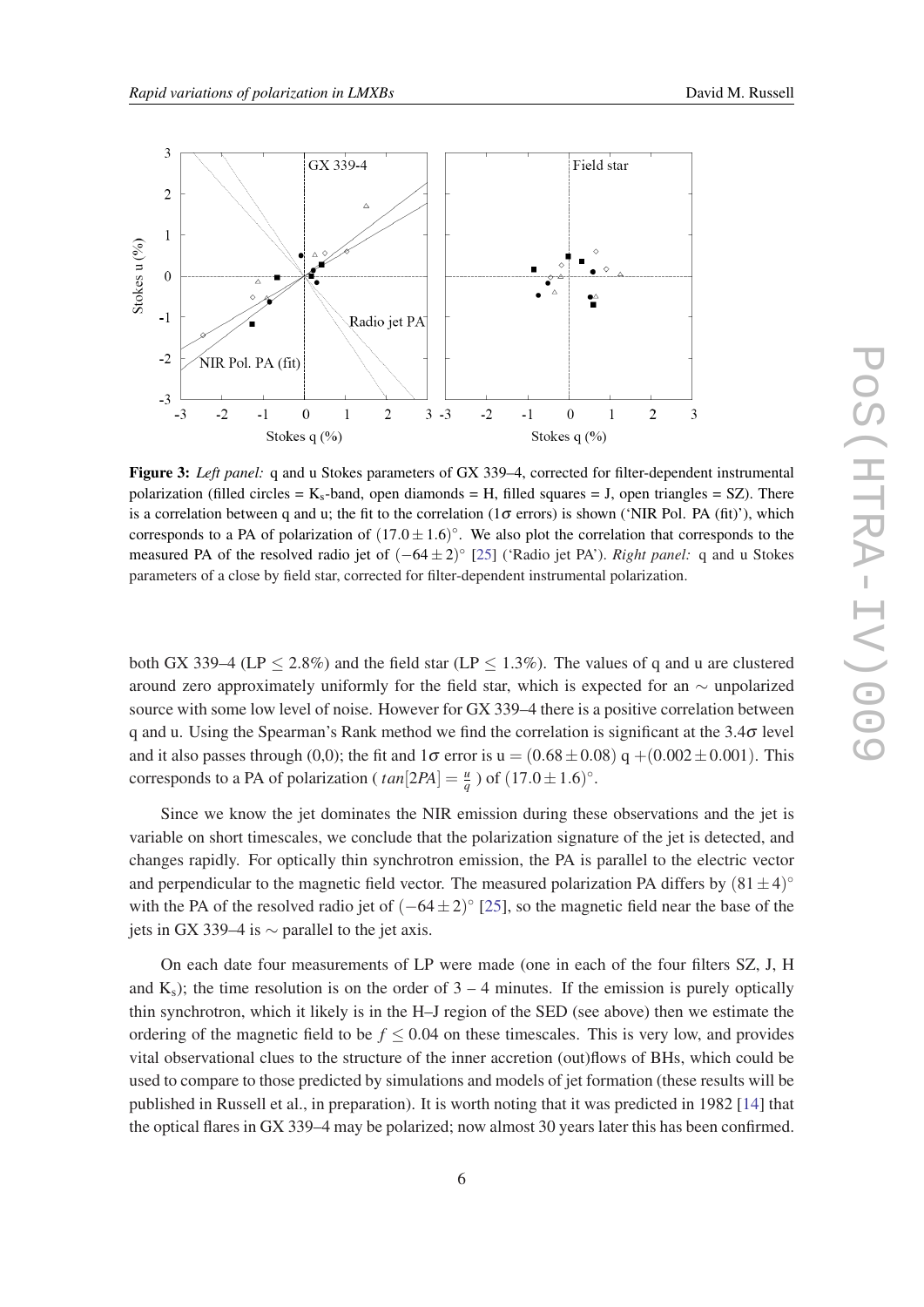#### 4. New optical fast timing polarimetry of Sco X–1 with simultaneous X-ray

We observed the NS Sco X–1 on two nights in February 2009 with the two channel HIgh speed Photo-POlarimeter (HIPPO) [\[30](#page-10-0), [31](#page-10-0)] mounted on the 1.9-m optical telescope of the South African Astronomical Observatory (SAAO). With HIPPO, Stokes parameters are recorded every 0.1 sec and photometry every 1 millisecond, simultaneously in both channels. We used V and I-band filters for the two channels in order to achieve simultaneous flux and polarimetry at two wavelengths.

X-ray observations of Sco X–1 using the Proportional Counter Array (PCA) aboard the Rossi X-ray Timing Explorer (RXTE) satellite were acquired on seven consecutive dates, 19–25 Feb. On 19*th* and 22*nd* Feb, simultaneous optical–X-ray observations were arranged. This is the first time as far as we are aware, that optical polarimetry and X-ray observations of a LMXB have been performed simultaneously. Z-sources display a number of X-ray states which form a characteristic pattern in an X-ray colour–colour diagram or hardness–intensity diagram [[19\]](#page-10-0). The states (the 'horizontal branch', the 'normal branch' and the 'flaring branch') occupy different regions of these diagrams. It has been found that the behaviour of the radio jets correlates with the X-ray state. According to the unification of radio jets in NS Z-sources [[20,](#page-10-0) [27](#page-10-0)], the jets are absent in the flaring branch, present in the horizontal branch and discrete ejections are launched in the normal branch.

The X-ray and optical flux (and polarimetric) light curves are plotted in Fig. 4. The light curves from 19*th* and 22*nd* Feb are in the left and right panels, respectively. Comparing the two upper panels, the X-ray and optical fluxes were both brighter and more variable on 19*th* compared to  $22^{nd}$ . Integrating over 25 minutes, the LP is measured to be  $\lt 1$  % (also shown in the upper panels) but significant, and consistent with an interstellar origin (see Section 2 and Fig. 1). In the centre two panels of Fig. 4 we plot measurements of polarization but binned over only 30 seconds. With smaller bins the error bars are larger, but we plot just the  $3\sigma$  detections of polarization in these centre panels. We expect some false  $3\sigma$  detections; below we discuss whether (some of) these detections are real or are due to noise. LP is again plotted in the lower panels, this time from just 10-second bins and we only plot the data that are 3σ detections *in both channels simultaneously*. In the lower right panel (22*nd* Feb), there appears to be a polarization flare lasting 2 bins (∼ 20 sec).

In Fig. 5 the X-ray hardness–intensity diagrams are plotted. We compared the data on Feb  $19<sup>th</sup>$  (black data in left panel) and Feb  $22<sup>nd</sup>$  (black data in right panel) with those of the period Feb 19–25*th*, and compared the X-ray power spectra with those in the literature [[42](#page-11-0)]. We find the source was in the 'flaring branch' on 19*th* and the 'normal branch' on Feb 22*nd* of the NS Z-source classifications.

To test whether these optical polarization flares could be real, we plot the PA of the significant (at the  $3\sigma$  level) detections of LP (in red) and the PA of the non-detections (black data) in Fig. 6 (using 10-sec binned data). All non-detections are ∼ evenly distributed in PA. On Feb 19*th* (left panels), almost all  $3\sigma$  detections of LP appear to have random PAs (again approximately evenly distributed) but on Feb 22<sup>nd</sup> (right panels) most of the 3σ detections are clustered around PA  $\sim$ 100°. When we detected polarized NIR flares from the jet in 2006 (section 2), their PA was also  $\sim 100^\circ$  (shown as the grey regions in Fig. 6), which suggests the flares of LP could be real, and originate in the jets.

We see the polarized flares during the normal branch and not (significantly) during the flaring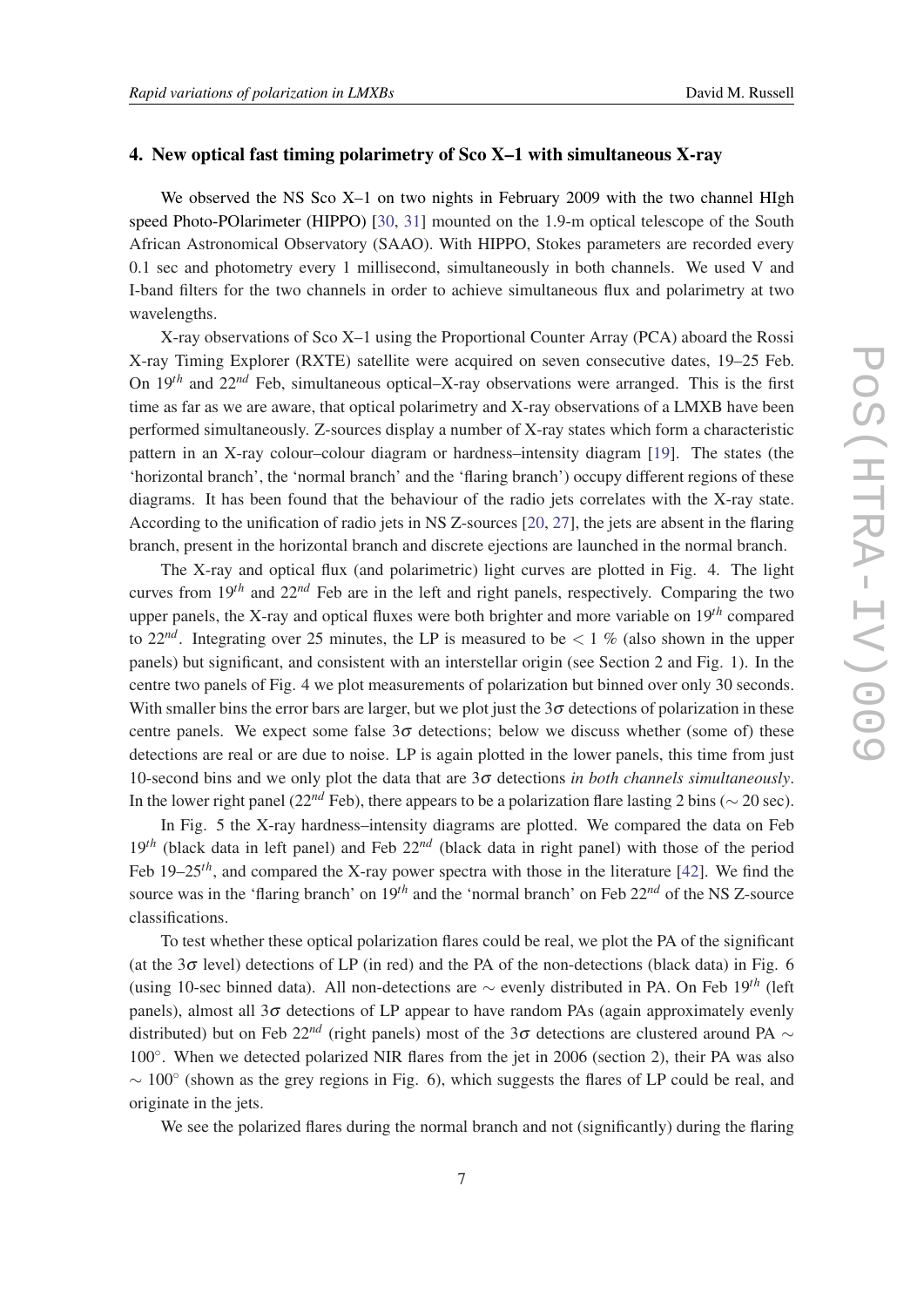



Figure 4: Simultaneous light curves: optical flux and polarization in two channels (V-band in blue and I-band in red; from HIPPO) and X-ray 3–60 keV flux per PCU (in black; RXTE PCA). *Left panels:* Data taken on 2009-02-19. The time resolution of the optical flux and X-ray flux is 5 seconds and 1 second, respectively. The polarization measurements are made taking data over timescales of 25 minutes ('25 min bins'; top panel), 30 seconds ('30s bins'; only  $3\sigma$  detections of polarization in one of the two channels are shown; centre panel) and 10 seconds ('10s bins'; only  $3\sigma$  detections of polarization in both channels simultaneously are shown; lower panel). The X-ray light curve and '25 min bins' optical polarization data are also shown in the centre and lower panels for comparison. *Right panels:* Same as the left panels but for data taken on 2009-02-22.

8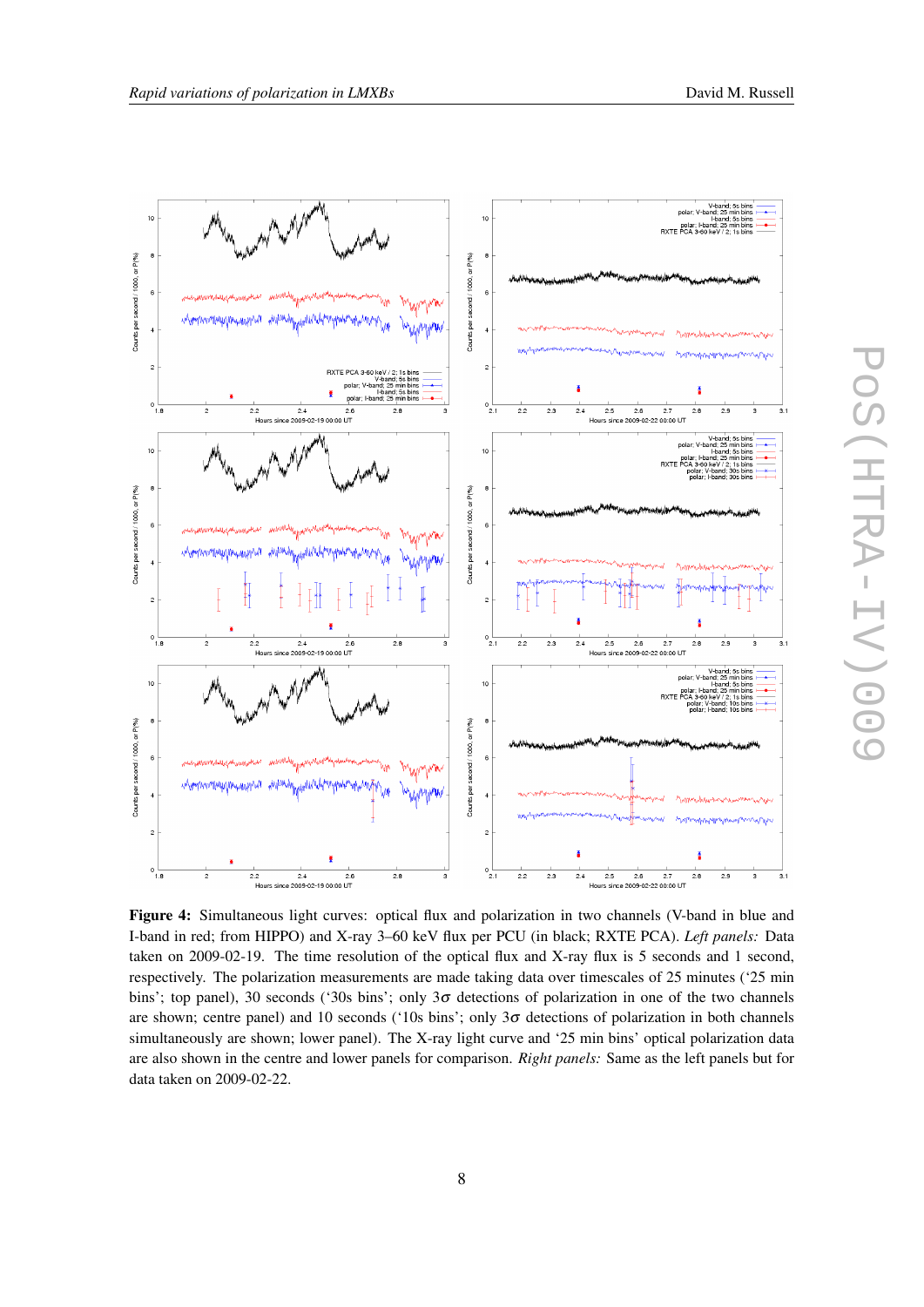





Figure 5: X-ray hardness–intensity diagram for Sco X–1. The count rate is in the 3–60 keV range and the soft colour is defined by the 4.4–6.2 keV flux divided by the 3.0–4.4 keV flux. All data from the seven dates are shown in grey, and the data on 19*th* and 22*nd* Feb are shown in black in the left and right panels, respectively.



Figure 6: The polarization PA of the significant (3 $\sigma$ ; red circles) and insignificant (< 3 $\sigma$ ; black crosses) detections of LP, on Feb 19<sup>th</sup> (left) and Feb 22<sup>nd</sup> (right). V-band data are in the upper panels and I-band in the lower panels.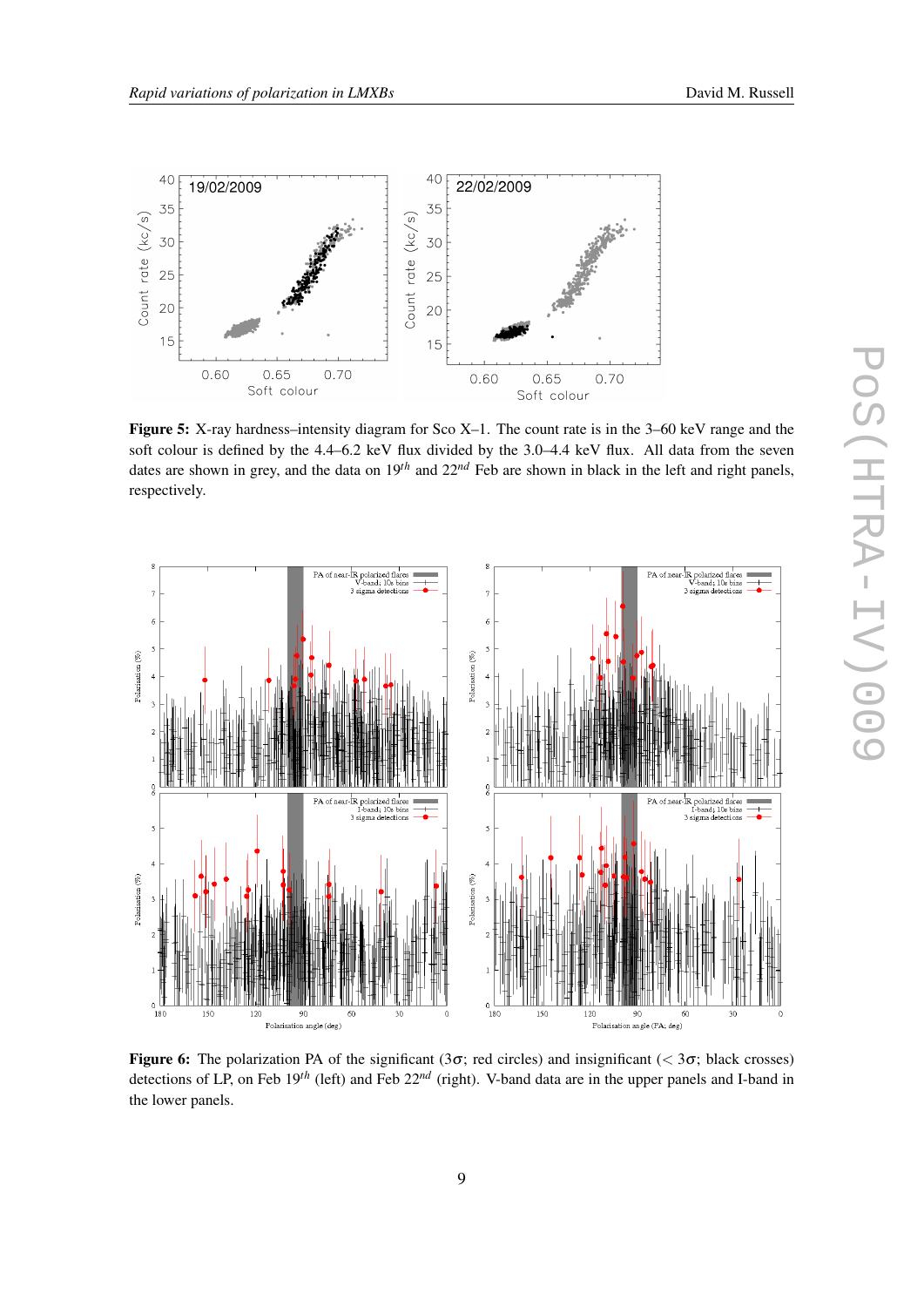<span id="page-9-0"></span>branch; this is consistent with the global picture of jet–disc coupling in NS Z-sources [\[27](#page-10-0)]. The implication is that the optical emission from Sco X–1 is sometimes polarized by several per cent, but on timescales of 10 seconds or less. The jets appear to cause this transient polarization, and the flares could arise due to brief ordering of the predominantly tangled magnetic field near the jet base, or intermittency of the jets themselves.

### 5. Conclusions

The polarimetric signature of synchrotron-emitting jets can be detected in the infrared and optical in LMXBs. The results so far (from at least one BH source, GX 339–4 and one NS source, Sco X–1) suggest that a generally turbulent (only partially ordered), rapidly changing magnetic field is present near the base of the jets close to where they are launched. When significant polarization is measured, the position angle is consistent with a magnetic field aligned with (parallel to) the jet axis. The polarimetric variability timescales are at least as short as 10 seconds in Sco X–1, and the net polarization signal is diluted in exposures longer than this timescale. The short timescale of the flares of polarization places observational constraints on models for the jet launching process and the local magnetic field configuration. The magnetic field configuration, and hence polarization, cannot vary on timescales shorter than the light travel time across the emitting region. It is therefore very likely that a HTRA instrument with polarimetric capabilities on an extremely large telescope such as the planned European Extremely Large Telescope (E-ELT) will uncover the flux and polarization properties of these objects over *all* plausible variability timescales.

*Acknowledgements* DMR thanks Steve Potter for help with the reduction and analysis of HIPPO data. Based on observations collected at the European Southern Observatory, Chile (under ESO Programme IDs 275.D-5062 and 281.D-5029), the United Kingdom Infrared Telescope (UKIRT; which is operated by the Joint Astronomy Centre on behalf of the Science and Technology Facilities Council of the U.K.) and the South African Astronomical Observatory (SAAO) 1.9-m Telescope. DMR acknowledges support from a Netherlands Organization for Scientific Research (NWO) Veni Fellowship.

#### References

- [1] Belloni T. M., 2010, in Belloni T., ed., Lect. Notes Phys., The Jet Paradigm From Microquasars to Quasars, 794. Springer-Verlag, Berlin, p. 53
- [2] Björnsson, C.-I., Blumenthal, G. R., 1982, ApJ, 259, 805
- [3] Buxton, M., Vennes, S., 2003, MNRAS, 342, 105
- [4] Buxton, M. M., Bailyn, C. D., 2004, ApJ, 615, 880
- [5] Cardelli, J. A., Clayton, G. C., Mathis, J. S., 1989, ApJ, 345, 245
- [6] Casella, P., et al., 2010, MNRAS, 404, L21
- [7] Charles, P. A., et al., 1980, ApJ, 237, 154
- [8] Collins, P. P., Shehan, B., Redfern, M., Shearer, A., 2009, in Polarimetry days in Rome: Crab status, theory and prospects, Proceedings of Science (arXiv:0905.0084)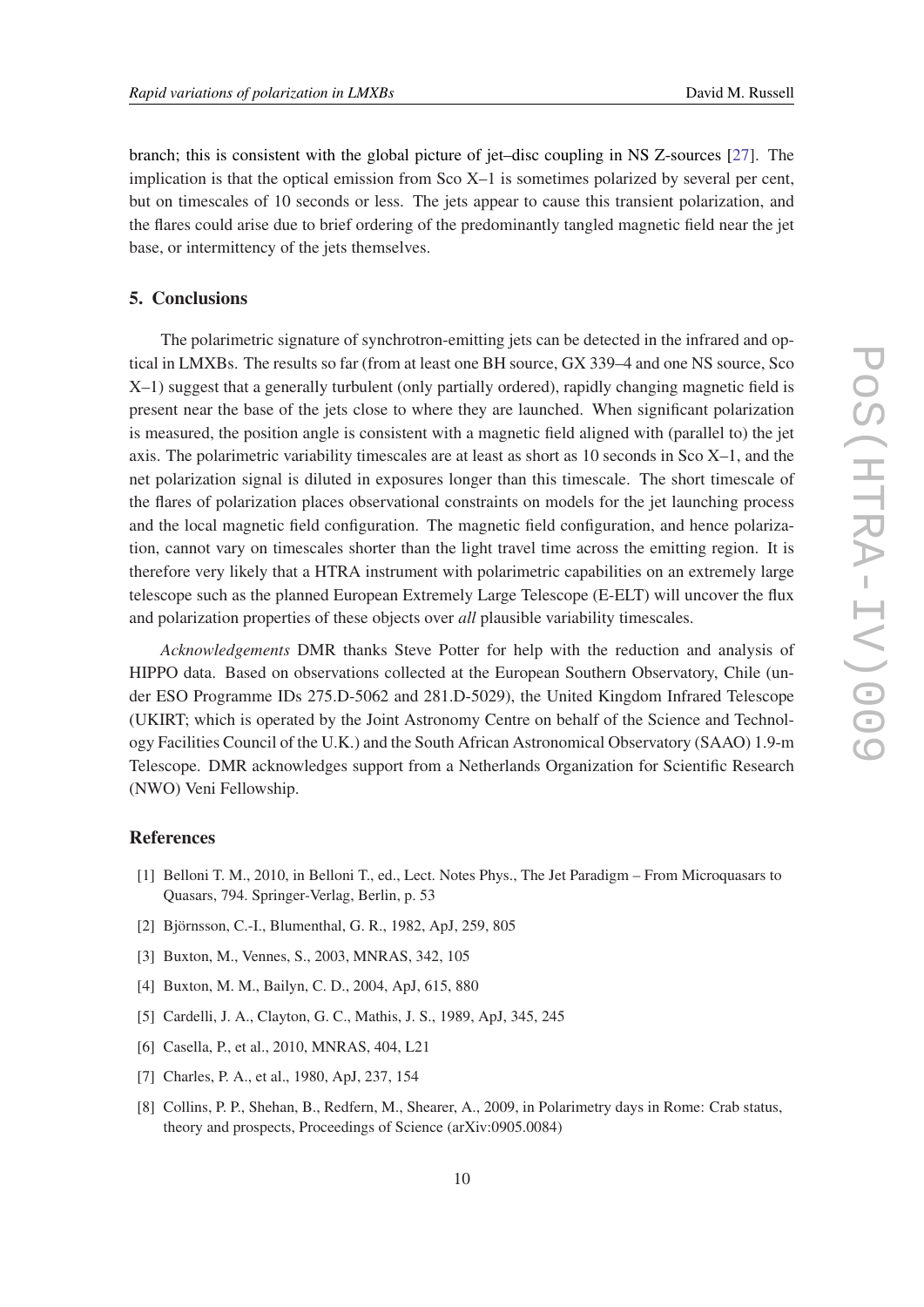- <span id="page-10-0"></span>[9] Corbel, S., Fender, R. P., 2002, ApJ, 573, L35
- [10] Coriat, M., Corbel, S., Buxton, M. M., Bailyn, C. D., Tomsick, J. A., Körding, E., Kalemci, E., 2009, MNRAS, 400, 123
- [11] Dolan, J. F., 1984, A&A, 138, 1
- [12] Dolan, J. F., Tapia, S., 1989, PASP, 101, 1135
- [13] Dubus, G., Chaty, S., 2006, A&A, 458, 591
- [14] Fabian, A. C., Guilbert, P. W., Motch, C., Ricketts, M., Ilovaisky, S. A., Chevalier, C., 1982, A&A, 111, L9
- [15] Fender, R. P., Homan, J., Belloni, T. M., 2009, MNRAS, 396, 1370
- [16] Gallo, E., Fender, R. P., Pooley, G. G., 2003, MNRAS, 344, 60
- [17] Gandhi, P., 2010, MNRAS, in press (arXiv:1005.4685)
- [18] Gliozzi, M., Bodo, G., Ghisellini, G., Scaltriti, F., Trussoni, E., 1998, A&A, 337, L39
- [19] Hasinger, G., van der Klis, M., 1989, A&A, 225, 79
- [20] Hjellming, R. M., et al., 1990, ApJ, 365, 681
- [21] Homan, J., Buxton, M., Markoff, S., Bailyn, C. D., Nespoli, E., Belloni, T., 2005, ApJ, 624, 295
- [22] Hynes, R. I., et al., 2003, MNRAS, 345, 292
- [23] Jonker, P. G., Nelemans, G., 2004, MNRAS, 354, 355
- [24] Fomalont, E. B., Geldzahler, B. J., Bradshaw, C. F., 2001, ApJ, 558, 283
- [25] Gallo, E., Corbel, S., Fender, R. P., Maccarone, T. J., Tzioumis, A. K., 2004, MNRAS, 347, L52
- [26] Kanbach, G., Kellner, S., Schrey, F. Z., Steinle, H., Straubmeier, C., Spruit, H. C., 2003, SPIE, 4841, 82
- [27] Migliari S., Fender R. P., 2006, MNRAS, 366, 79
- [28] Migliari, S., Tomsick, J. A., Maccarone, T. J., Gallo, E., Fender, R. P., Nelemans, G., Russell, D. M., 2006, ApJ, 643, L41
- [29] Migliari, S., et al., 2007, ApJ, 670, 610
- [30] Potter, S., et al., 2008, SPIE, 7014, 179
- [31] Potter, S., et al., 2010, MNRAS, 402, 1161
- [32] Russell, D. M., Fender, R. P., 2008, MNRAS, 387, 713
- [33] Russell, D. M., Fender, R. P., Jonker, P. G., 2007, MNRAS, 379, 1108
- [34] Russell, D. M., Altamirano, D., Lewis, F., Roche, P., Markwardt, C. B., Fender, R. P., 2008, The Astronomer's Telegram, 1586
- [35] Russell, D. M., Maitra, D., Dunn, R. J. H., Markoff, S., 2010, MNRAS, 405, 1759
- [36] Rybicki, G. B., Lightman, A. P., 1979, Radiative Processes in Astrophysics. Wiley, New York
- [37] Serkowski, K., 1973, in Interstellar Dust and Related Topics, IAU Symp. 52, eds. J. M. Greenburg & H. C. van de Hulst, Reidel, Dordrecht, p. 145
- [38] Słowikowska, A., Kanbach, G., Kramer, M., Stefanescu, A., 2009, MNRAS, 397, 103